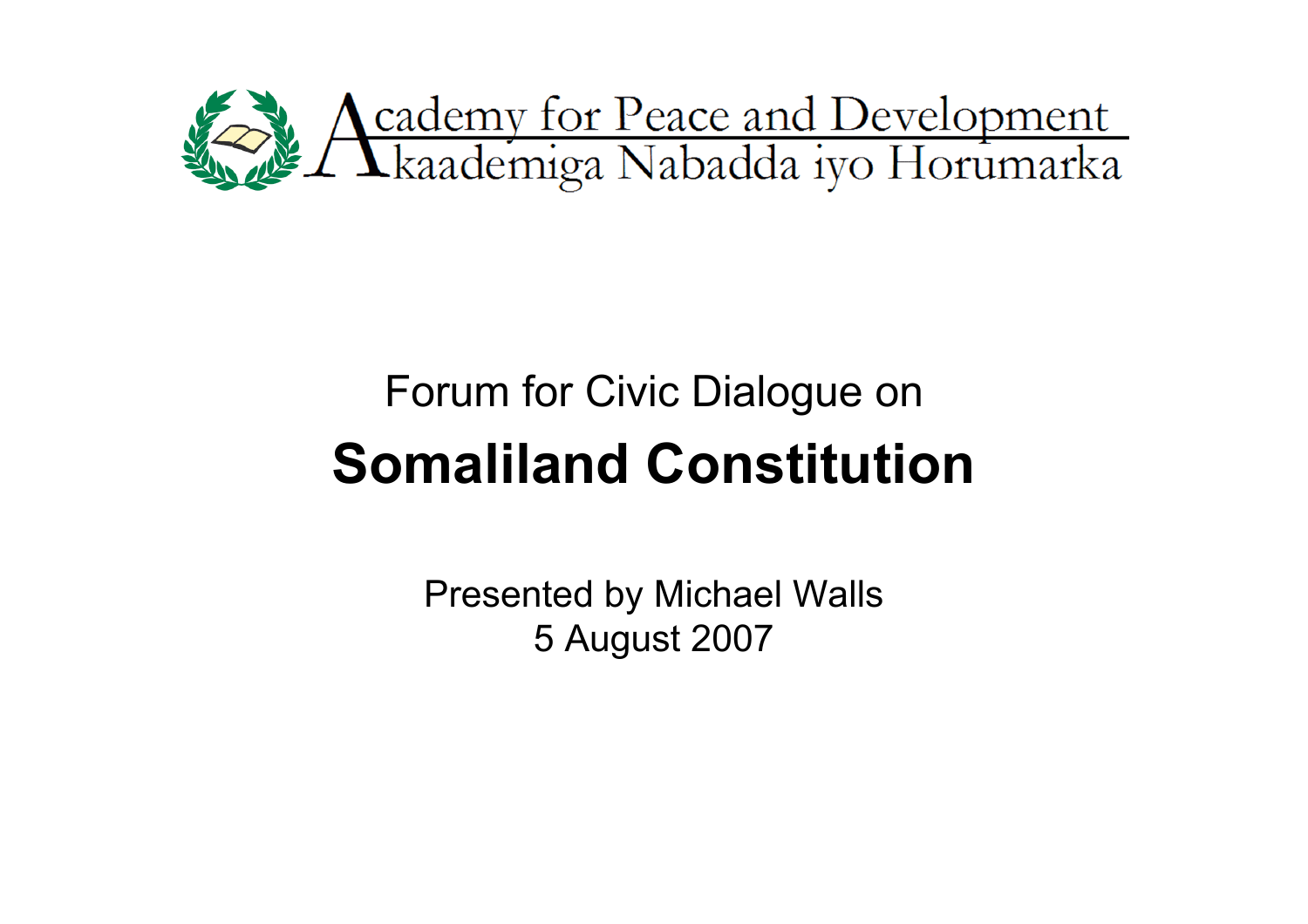

## **Constitutions**

- Fundamental law, but not necessarily one document
	- Codified: based around a single document (most countries)
	- Written: but no single document (eg United Kingdom, New Zealand, Israel)
	- In each case, a country's constitution is more than the document with the title
	- For a constitution to be effective, it must be protected (entrenched) but changeable: a 'living' set of institutions
- Establishes the system of government and the division of powers between executive, legislature and judiciary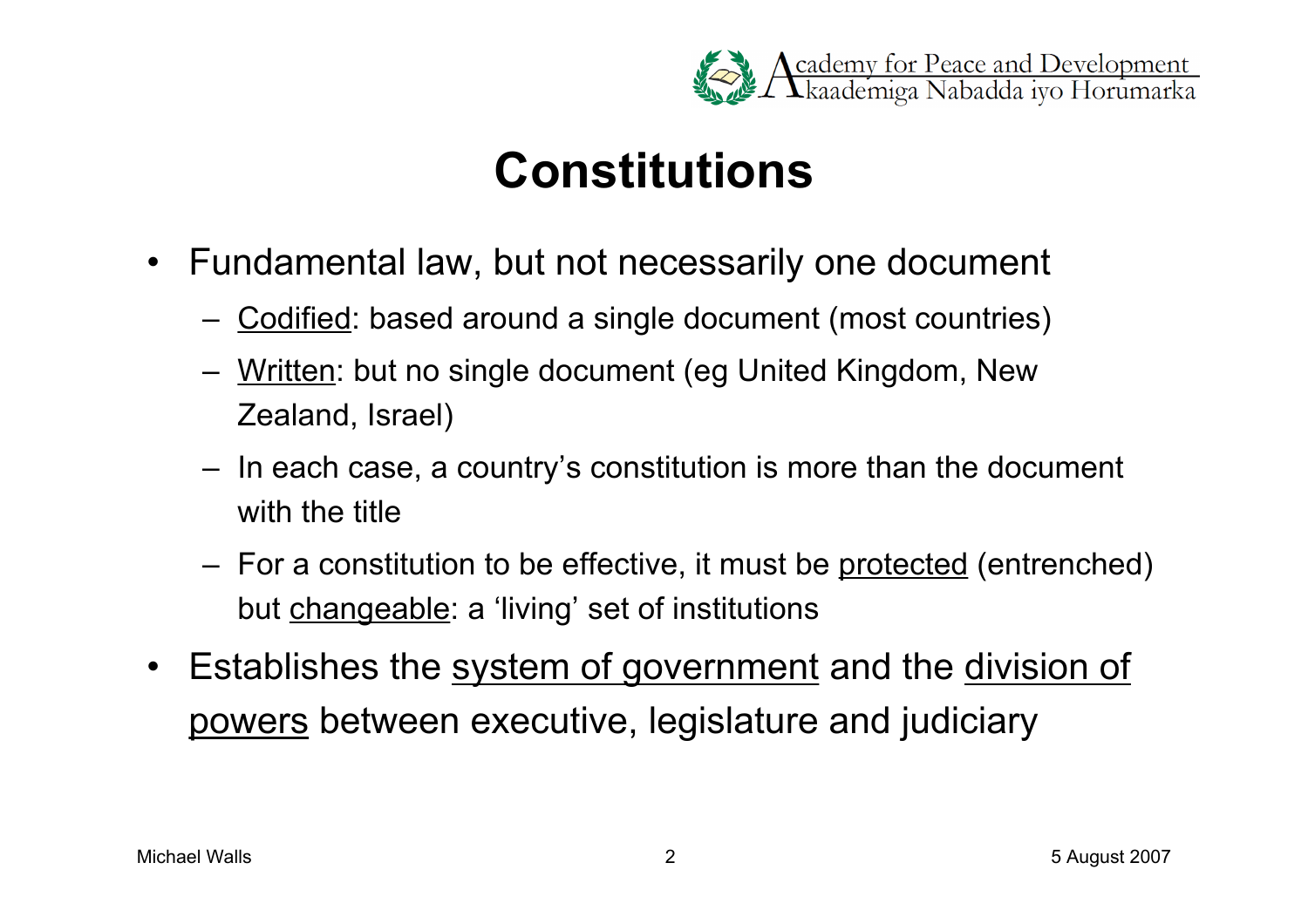

#### **Somaliland Constitution**

- A codified document PLUS the legislation that elaborates on that central document
	- Determines that the country will adopt a presidential system with a bicameral parliament
	- Developed over a period of time with two versions and numerous adjustments
	- Adopted in 2001 with overwhelming public support, although some complain that the referendum was seen as a vote on independence rather than on the constitution per se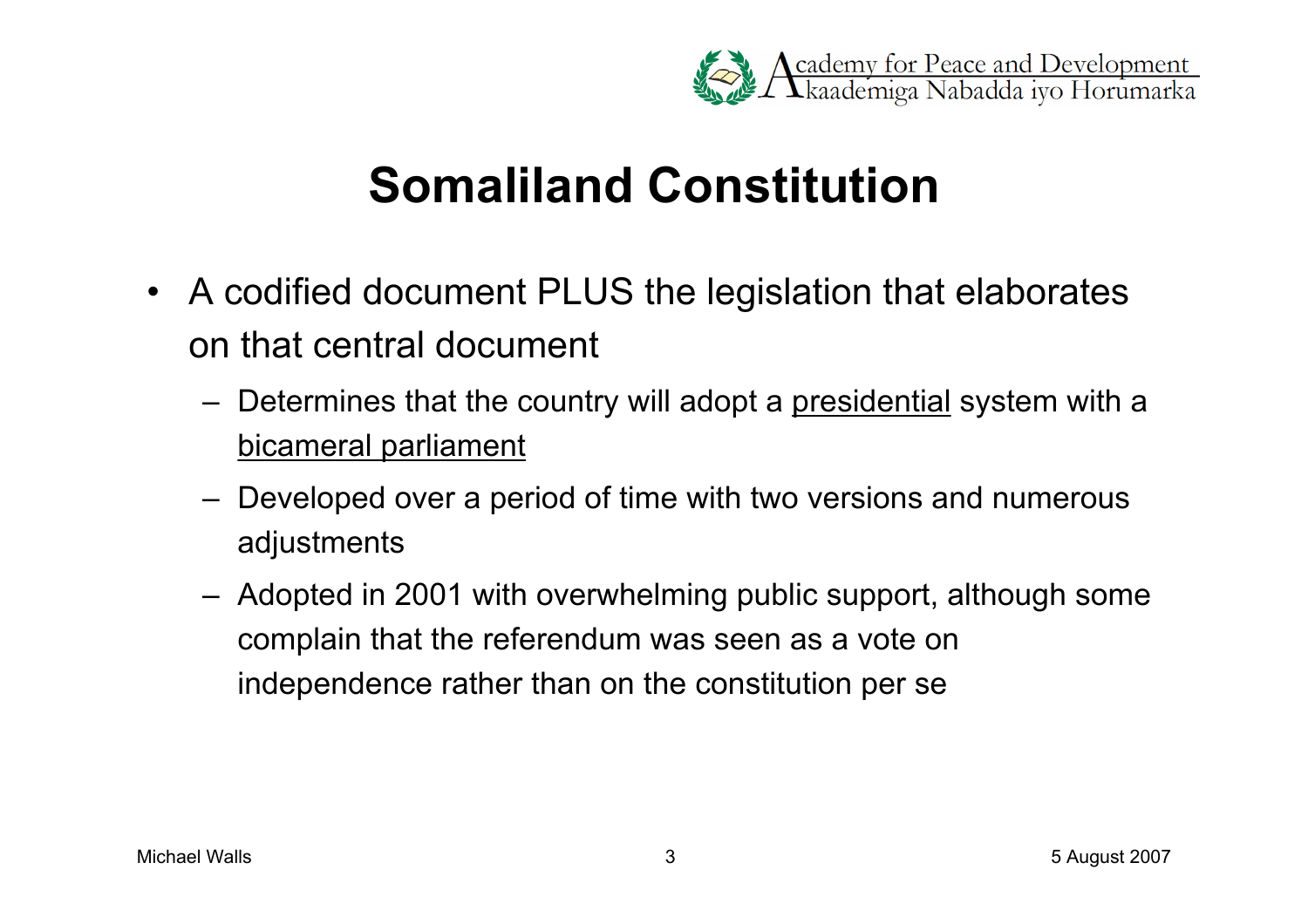

## **Constitutionalism vs Constitutional Review**

- Institutionalising an understanding of the constitution is more important than changing it
	- All constitutions are flawed, but a strong culture of respect for the constitution will enable many flaws to be overcome
	- Legitimacy is paramount
	- Nevertheless, there are aspects of Somaliland's constitution which warrant review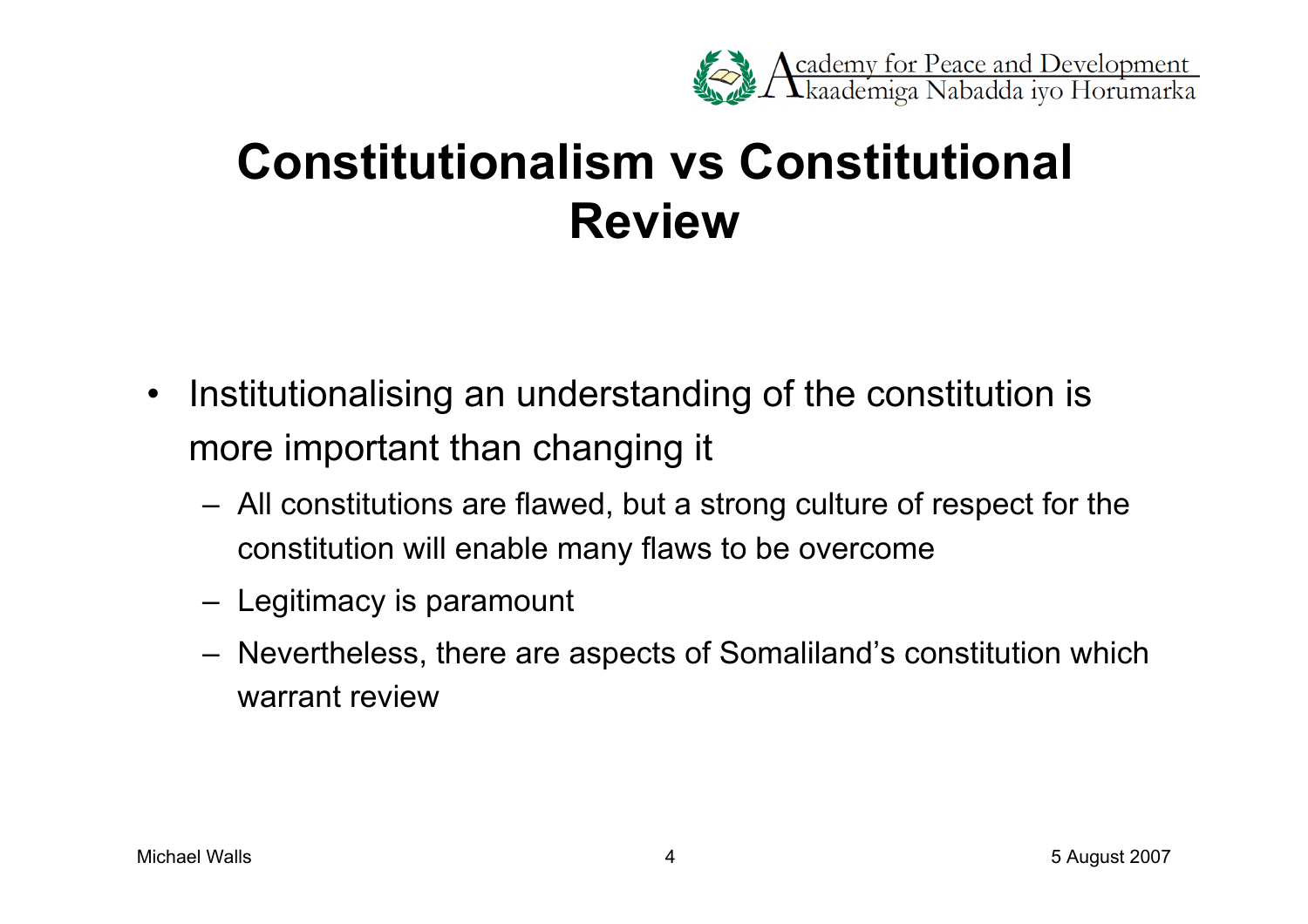

## **Thoughts on Constitutional Review**

- Any review should consider the degree to which current wording contributes to the fundamental principles outlined in the Preamble to the current document, and in Article 127:
	- Sharia law;
	- Decisions through consultation;
	- Division of power between executive, legislature and judiciary;
	- Decentralisation of administration;
	- Respect for private property rights;
	- Basic rights of individual life and freedom;
	- Peaceful coexistence with neighbouring states;
	- Unity of Somaliland; and
	- Multi-party system.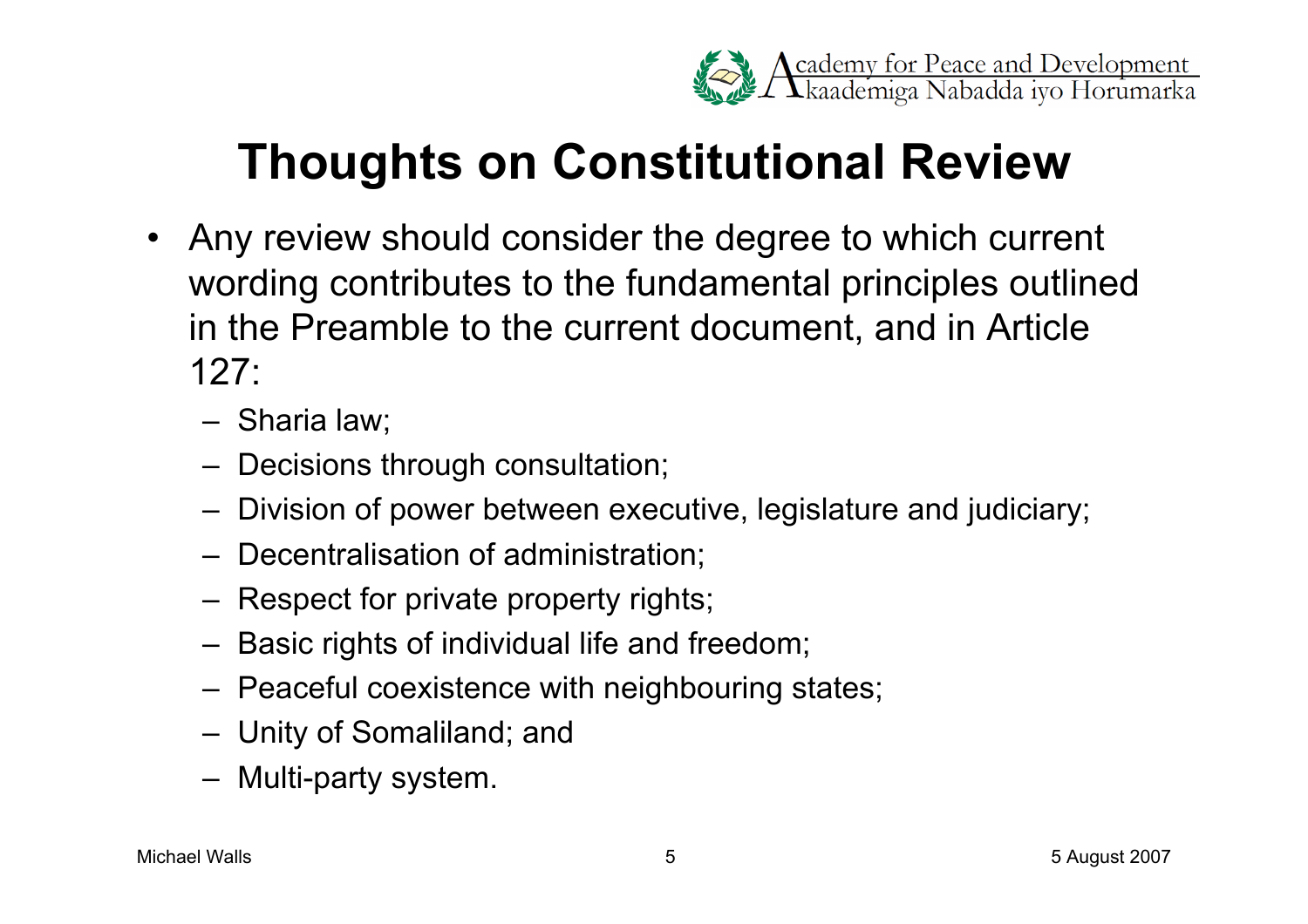

## **Separation of Powers**

- Careful formulation of appropriate checks and balances between branches of government more important in presidential systems
- Independent judiciary with powers and responsibility to undertake constitutional review are vital
	- Both a point for review and a means of minimising the need for future review
	- Conditions relating to appointment and tenure of senior members of judiciary most urgent area for reform
- Responsibilities/balance between executive and two houses of parliament also needs review
	- Eg budget, parliamentary oversight of trade deals, treaties, ministerial activities, etc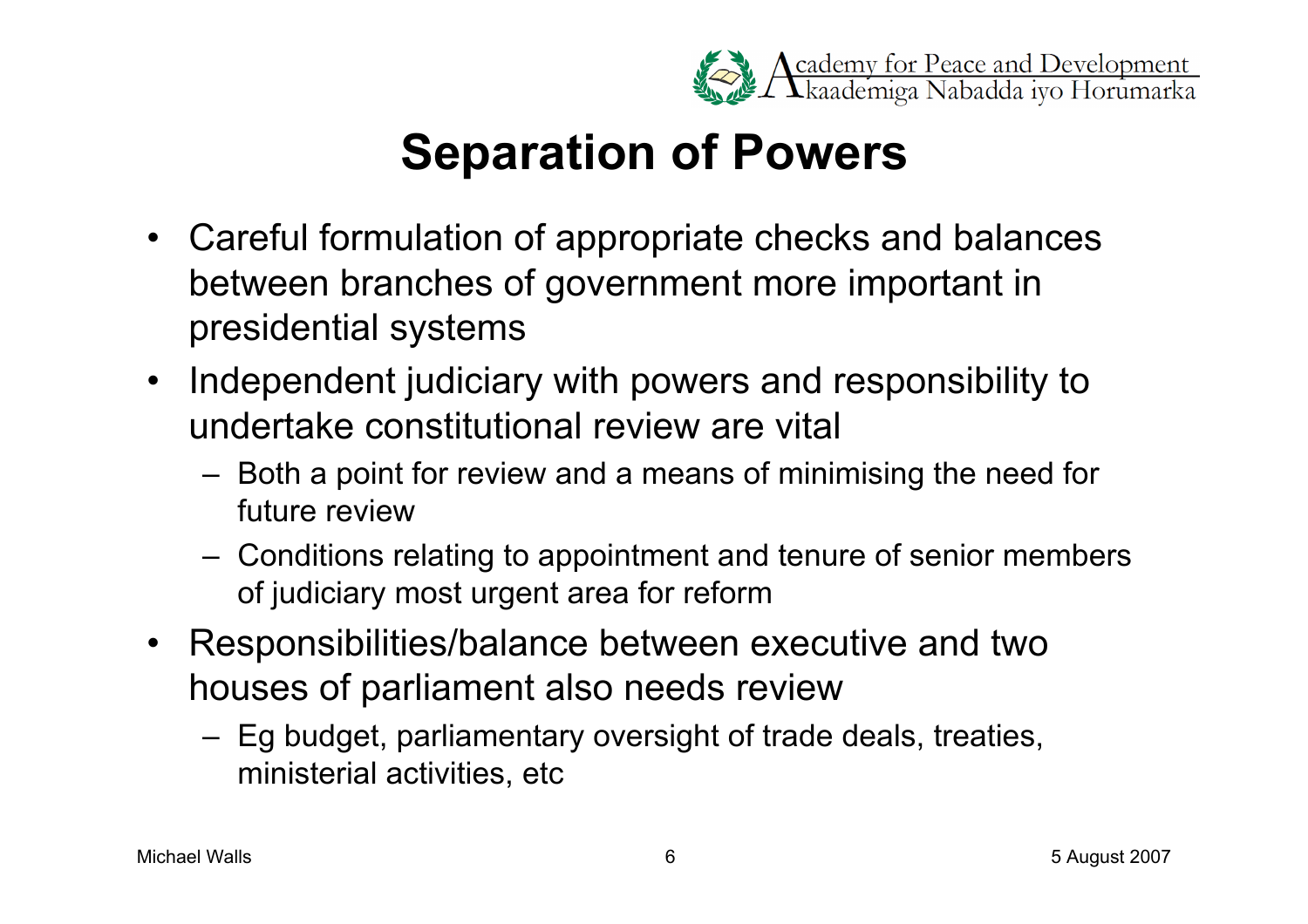

#### **Parliamentary Elections**

- Election procedure for House of Representatives is backed by legislation and has been tested, but selection process for Guurti remains undecided
	- Article 58 establishes a six year term, but says only that members will be elected "and a parliamentary law shall organise their electoral system"
	- Direct or indirect election? Would 'direct election' (ie popular vote) be consistent with need for a constitution that is "based on people's faith, heritage and aspirations" (Preamble)?
	- What part should clan play in government?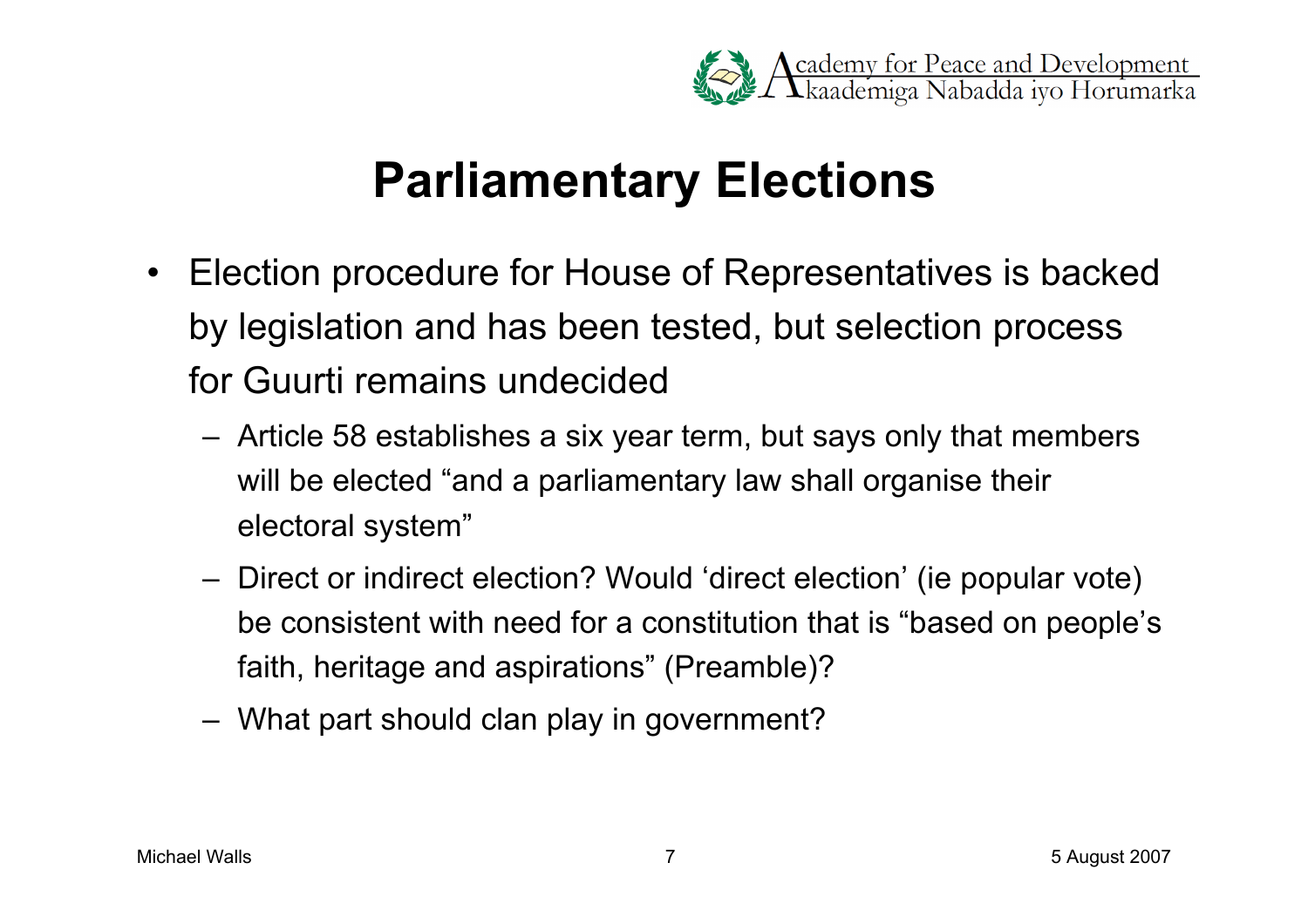

## **Electoral Systems and Terms of Office**

- Political parties
	- Law No. 14/2000 governs political parties
		- No indication whether the law applies to all local elections or just those in 2002
		- If there is no mechanism for emergence of new parties, this clearly contravenes constitution Article 23:3. Some process allowing parties to emerge/disappear is essential for democracy to function
- National Electoral Commission
	- Law No. 20/2001 establishes the terms by which the NEC is established:
		- 7 members; nominations to President who appoints commissioners; approved by House of Representatives by absolute majority
		- Term is five years and is renewable
		- President can dismiss members provided House confirms dismissal by simple majority
- Article 88:2 limits President to no "more than two consecutive terms of office"
	- Does this mean ten years or less, or one term then one re-election?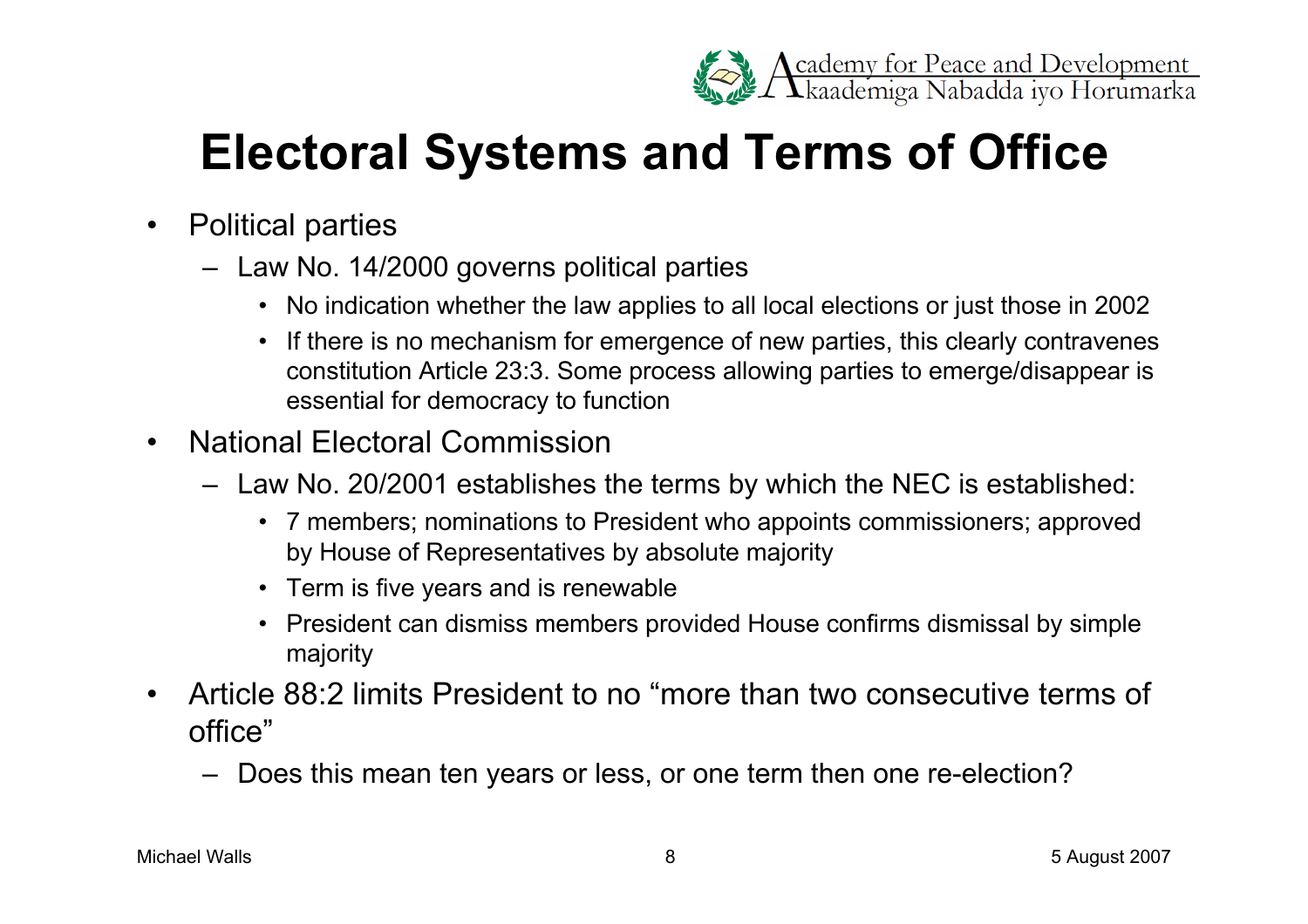

#### **Other Issues …**

- Transitional articles removed (eg Article 130)
- Gender, minority and age representation should be reviewed
	- Eg Article 59 states that Guurti member must be 'old man' , while Article 82 states that President must have female spouse
- Decentralisation is stated as a fundamental constitutional principle: relationship between municipal/regional councils and central government needs elaboration
- Conditions in which it is permissible to suspend specific rights need clarification
	- eg various articles (42:3, 83:5) allow elections to be delayed for 'security' reasons, yet these are loosely defined